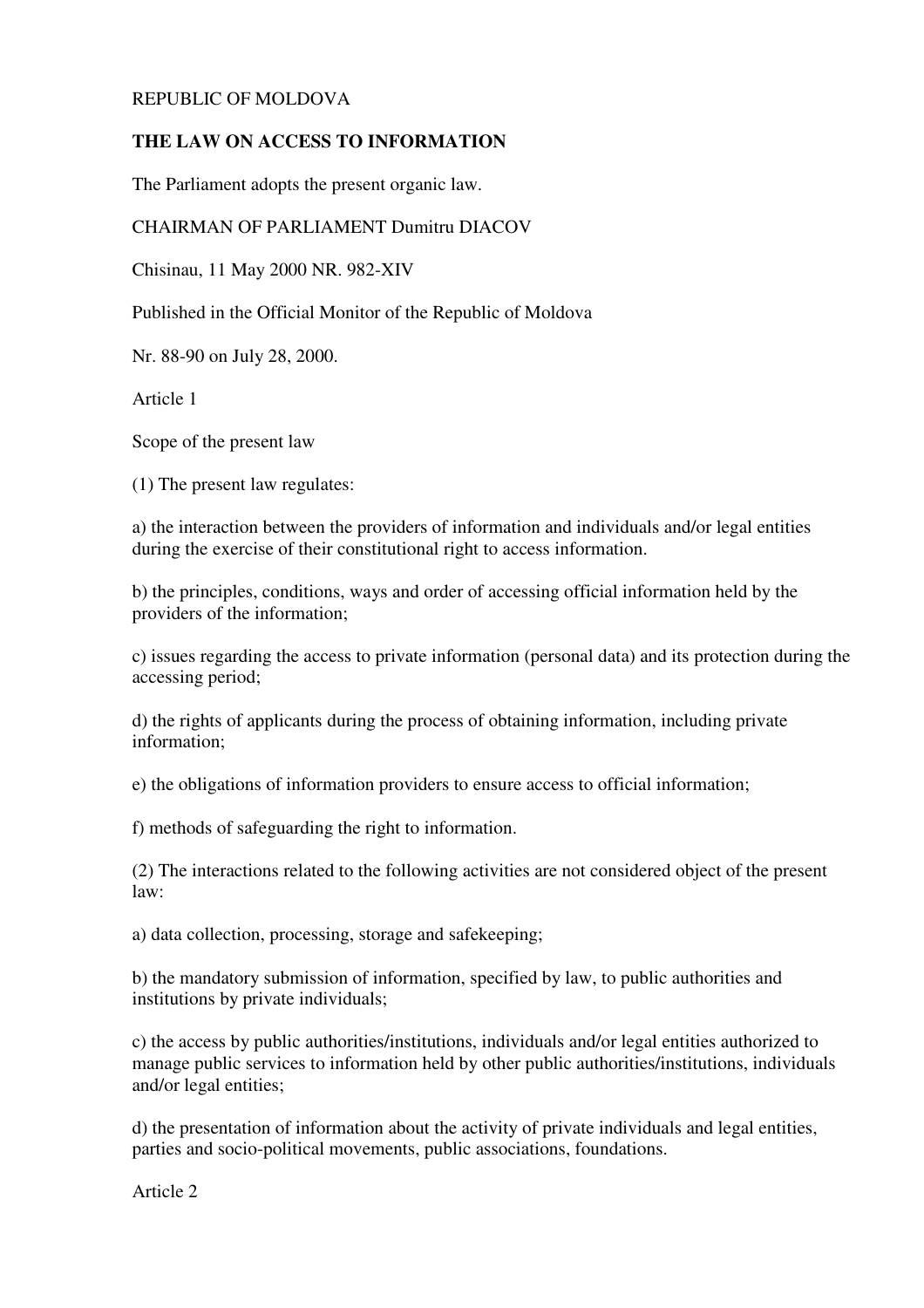Objectives of the present law

The present law aims:

a) to create and establish a general normative framework on access to official information;

b) to increase the effectiveness of the process of informing the public, and control on the part of citizens over the activity of public authorities/institutions;

c) to stimulate the formation of opinions and active participation of people in the decisionmaking activities in a democratic way.

Article 3

Legislation on access to information

(1) The legislation on access to information is based on the Constitution of the Republic of Moldova, international treaties and agreements, to which the Republic of Moldova is party; and includes the present law and provisions of other normative acts, which regulate interactions related to access to information.

(2) If there is a discrepancy between international agreements and treaties, to which the Republic of Moldova is party, and provisions in the national legislation, then the prescriptions in international treaties and agreements will be applied.

Article 4

Principles of state policy on access to official information

(1) Under the present law, any person has the right to seek, obtain and disseminate official information.

(2) The exercise of the right provided for in par. (1) of the present article may be restricted for specific reasons, in accordance with international law, including the protection of national security or a person's private life.

(3) The exercise of the right provided for in par. (1) of the present article, will not involve in any way discrimination on the basis of race, nationality, ethnic origin, language, creed, sex, opinion, political affiliation, wealth or social origin.

Article 5

Subjects of the present law

(1) The subjects of the present law are information providers and information seekers.

(2) Information providers, that is holders of official information required under the present law to provide such information to applicants, are: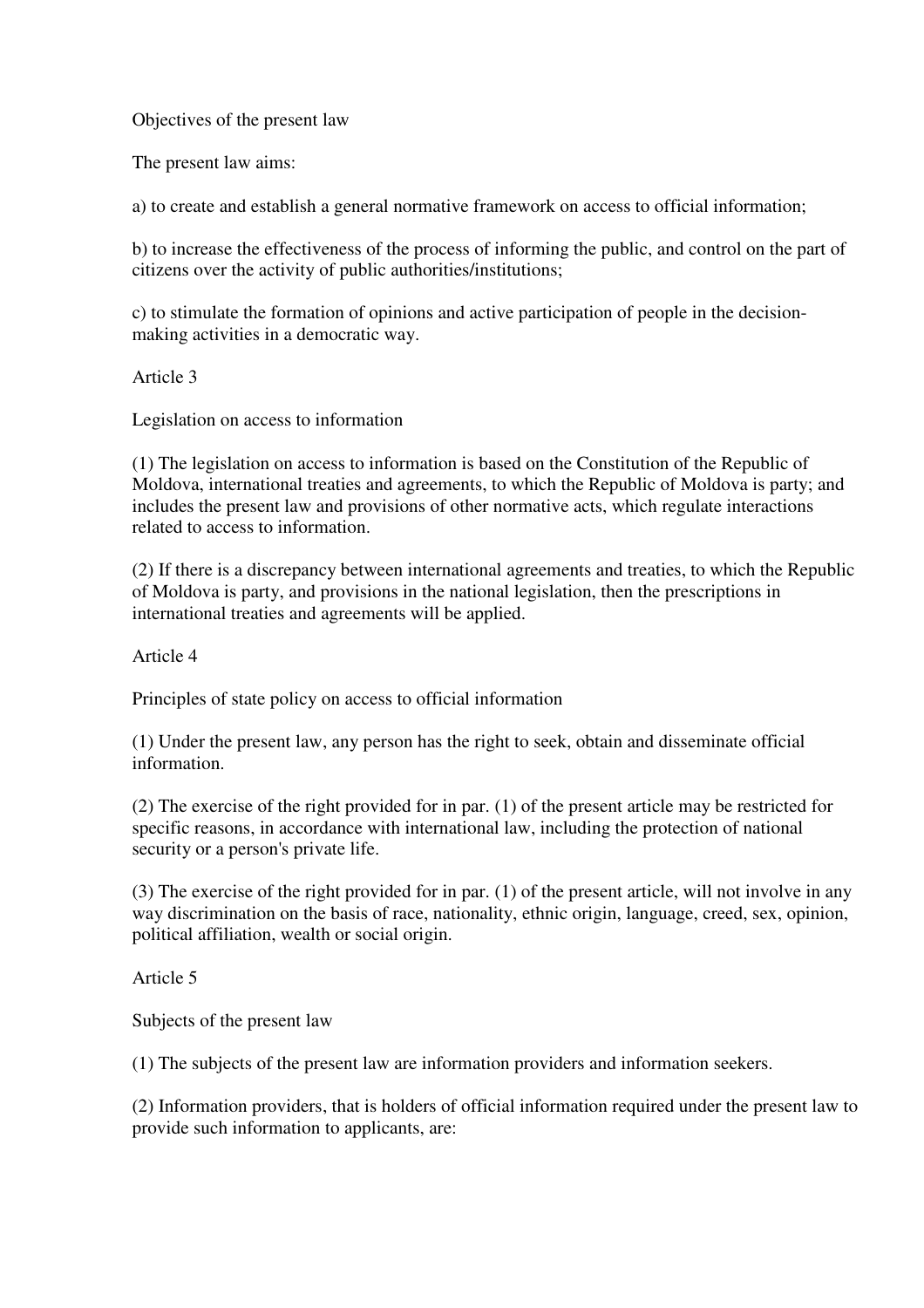a) local and central public authorities - state administration bodies, as stipulated in the Constitution of the Republic of Moldova, and namely: Parliament, President, Government, Public Administration, Judicial Authorities;

b) local and central public institutions - organizations founded by the state represented by public authorities that are financed by the state budget, who are responsible for activities of administration, those in social-cultural domains or other non-commercial activities;

c) individuals and legal entities that, under the law or contract with public authorities, are empowered to provide some public services and to collect, select, preserve and hold official information, including data with private character.

(3) Official information may be requested, under conditions defined in the present law, by:

a) any citizen of the Republic of Moldova;

b) foreign citizens that reside in the Republic of Moldova;

c) stateless persons that reside in the Republic of Moldova.

Article 6

Official information

(1) Under the present law, the official information is defined as all information held and administered by information providers, which has been developed, selected, processed, systematized and/or adopted by official bodies or persons, or that is presented to them in conformity with the law by other subjects.

(2) Under the present law, documents containing information are considered:

1. any of the following (or a part thereof):

a) any piece of paper or other material, which carries an inscription;

b) a map, chart, drawing, photograph;

c) any paper or other material, which carries markings, figures, symbols or perforation that have a meaning to people qualified to interpret them;

d) any object or material that can be used to reproduce sound, images or inscriptions with or without the help of another object or device;

e) any other register of information that appeared as a result of the technological progress.

2. any copy, reproduction or publication of the objects listed in point (1) of the present paragraph; or

3. any part of the objects listed in point (1) or of a copy, reproduction or publication of the objects mentioned in point (2) of the present paragraph.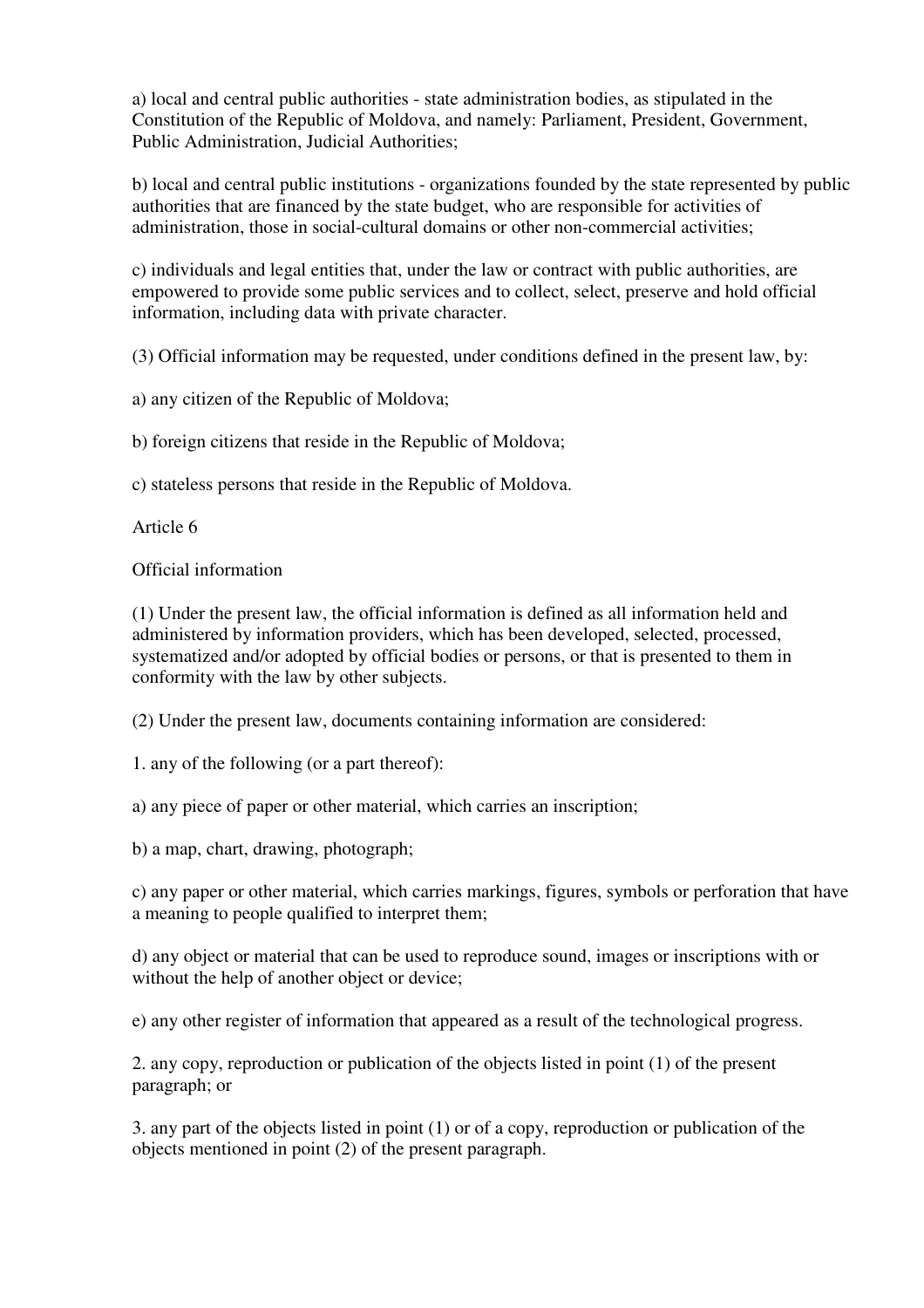(3) Undocumented official information that is in the hands of the providers (or responsible persons named by them) will be presented to information seekers in conformity with the general rules.

Article 7

Official information with limited access

(1) The exercise of the right to information may be subject only to the restrictions defined by an organic law and meeting the following requirements:

a) respecting other people's rights and reputation;

b) protecting national security or public order, as well as public health or morals.

(2) According to para. 1 of the present article, free access to any kind of official information may not be restricted except for the following cases:

a) information falling under the category of state secrets, regulated by organic law and qualified as information protected by the state and related to its military, economic, technical-scientific, foreign policy, intelligence, counterintelligence and investigation activities, whose dissemination, disclosure, loss, theft may endanger the security of the state;

b) confidential business information submitted to public institutions under conditions of confidentiality, and which is regulated by the legislation on trade secrets and is related to production, technology, administration, funding, other business activities, whose disclosure (transmission, leak) may affect the interests of businesses;

c) personal data, the disclosure of which may be considered interference in one's private life, which is protected by the current legislation, access to which can be allowed only with the observation of the provisions of article 8 of the present law;

d) information related to the investigative activity of the corresponding bodies, but only in cases when the disclosure of such information might affect the investigation, interfere with a lawsuit, deprive a citizen of his/her right to a fair and impartial trial, endanger the life or physical safety of any person; cases which are regulated by the current legislation;

e) information that represents the final or preliminary results of scientific and technical research, whose disclosure may deprive the researchers of their priority right of publication or have a negative impact on other rights protected by law.

(3) If access to information, solicited documents, is partially limited, the information providers are required to present to the information seekers parts of the document, access to which is not prohibited by law, indicating in the places of omitted parts one of the following: "state secret", "commercial secret", "confidential information about the person". In these cases, the refusal of the access to the respective parts of the document, information, will be based on article 19 of the present law.

(4) No restrictions may be imposed on the freedom of information, unless the information provider can successfully prove that such a restriction is regulated by an organic law and is necessary in a democratic society for the protection of rights and legitimate interests of the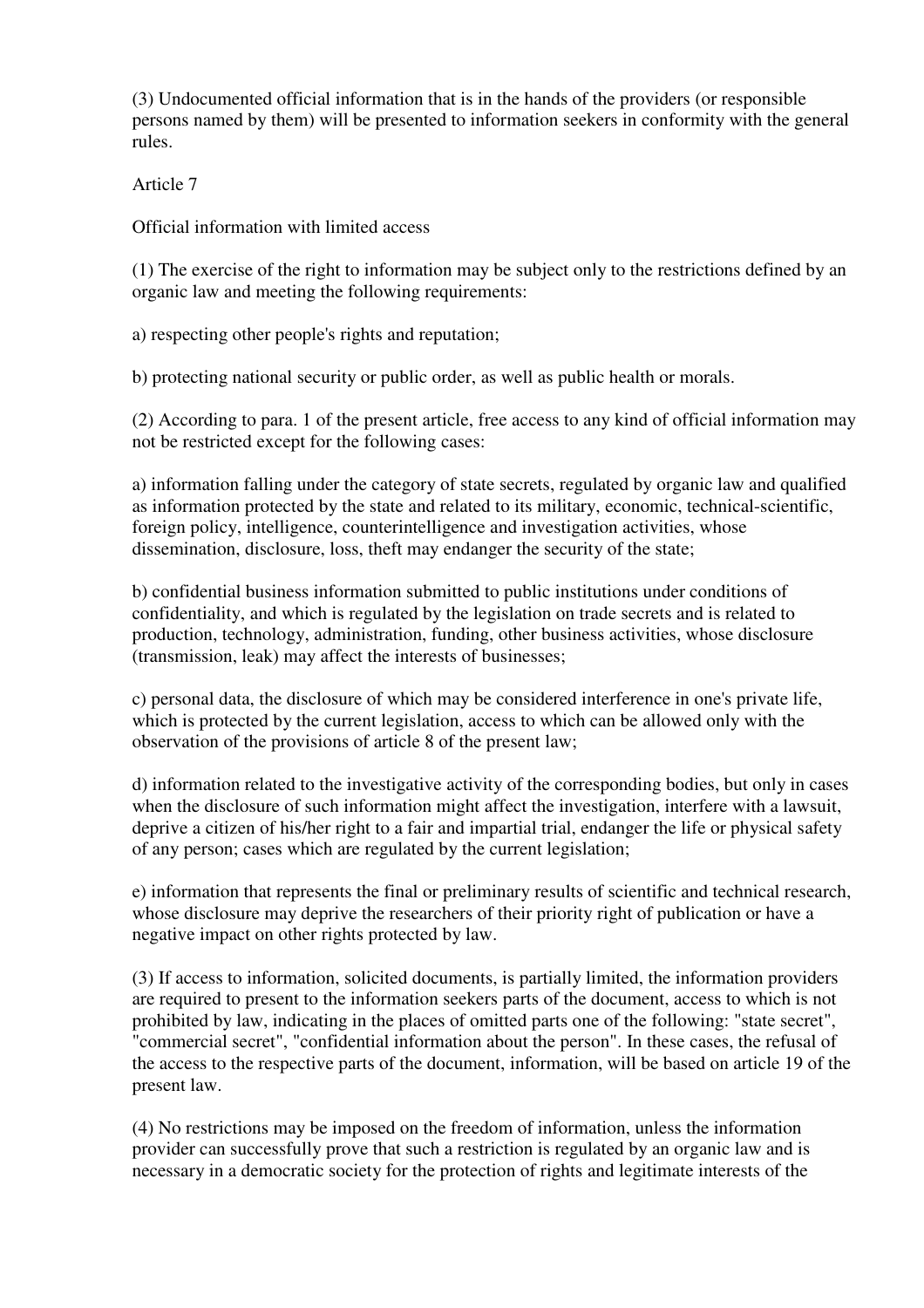person or national security, and that the damage to those interests would be larger than the public interest for that kind of information.

(5) No one can be punished for the fact that he or she made public information with limited access, if releasing this information does not damage or cannot damage legitimate interests related to national security, or if the public interest for knowing the information is larger than the damage that can result from its dissemination.

Article 8

Access to private information (personal data)

(1) Private information - personal data related to an identified or identifiable private individual the disclosure of which would violate the person's privacy, is considered confidential information about the person.

In the framework of the present law, data that are used exclusively for a person's identification (data contained in the identification cards) are not considered confidential information.

(2) Information providers that hold personal data are under the obligation to protect the person's private life.

(3) The protection of citizen's private life includes:

a) the right of the person, whose interests are affected by the disclosure of the information, to be asked for permission;

b) the right to participate in the decision-making process as an equal party;

c) the right to anonymity when personal data are supplied under conditions of confidentiality;

d) the right to check and correct inadequate, incorrect, incomplete, outdated, irrelevant data;

e) the right not to identify oneself when decisions are made regarding information disclosure;

g) the right to appeal to courts.

(4) Personal data will be:

a) obtained, gathered, processed, stored, and used correctly for very specific legitimate purposes;

b) truthful, adequate, pertinent and commensurate with the objective for which they have been obtained;

c) preserved in a form that allows the identification of the person they refer to, and for a term not shorter than is necessary to achieve the objectives, for which the data have been obtained.

(5) Any person will have free access to his or her own personal data. He or she has the right to:

a) get acquainted with this information personally or in the presence of another person

b) clarify such data in order to ensure their completeness and verity;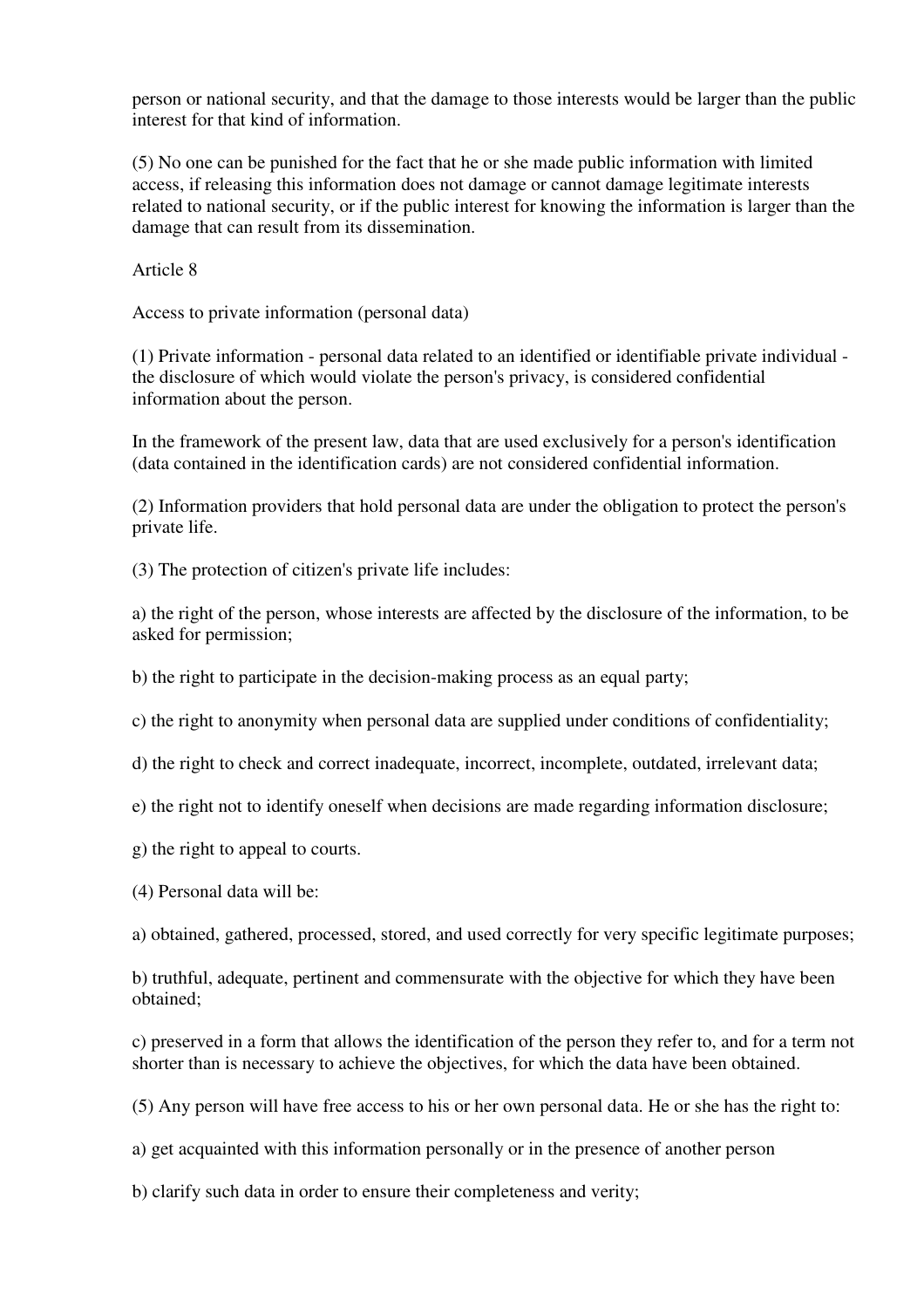c) be granted, when appropriate, the correction or liquidation of such data when they are used improperly;

d) find out who and for what purposes has used, is using or is going to use such data;

e) make copies from the documents, information about him or herself or parts of them.

(6) Information providers will take all the necessary steps to protect the information from destruction or loss, as well as against unauthorized access, modification or publication, but these measures must not violate the right of access to official information in conditions established by the present law.

(7) Information providers may disclose any information containing personal data, requested in accordance with the present law, in the following cases:

a) the person, to whom the information refers, has agreed to its disclosure;

b) the requested information has been made public (published in accordance with the current legislation) in full before the day of the request.

(8) If the person does not agree to the disclosure of personal data referring to him/her, access to such data may be allowed only through a ruling by a court of law, which will be a final one and which will have concluded that the disclosure will serve the public interest, that is, it will refer to the protection of public health, security, or the environment.

Article 9

Access to information stored in the Archives of the Republic of Moldova

(1) Access to information stored in the State Archive Fund of the Republic of Moldova is regulated by the Law on the Archive Fund of the Republic of Moldova and by the present law.

(2) In cases of discrepancies between the provisions of the present law and of the Law on the Archive Fund of the Republic of Moldova, priority will be given to the provisions of the present law.

Article 10

Rights of requesting parties

(1) The person has the right to request, in person or through his/her representatives, from information providers, any information held by them, with the exception of cases specified by legislation.

(2) The right of a person to have access to information, including personal data, may not be restricted except for cases specified by legislation.

(3) Any person requesting access to information in accordance with the present law is under no obligation to justify his/her interest for the requested information.

Article 11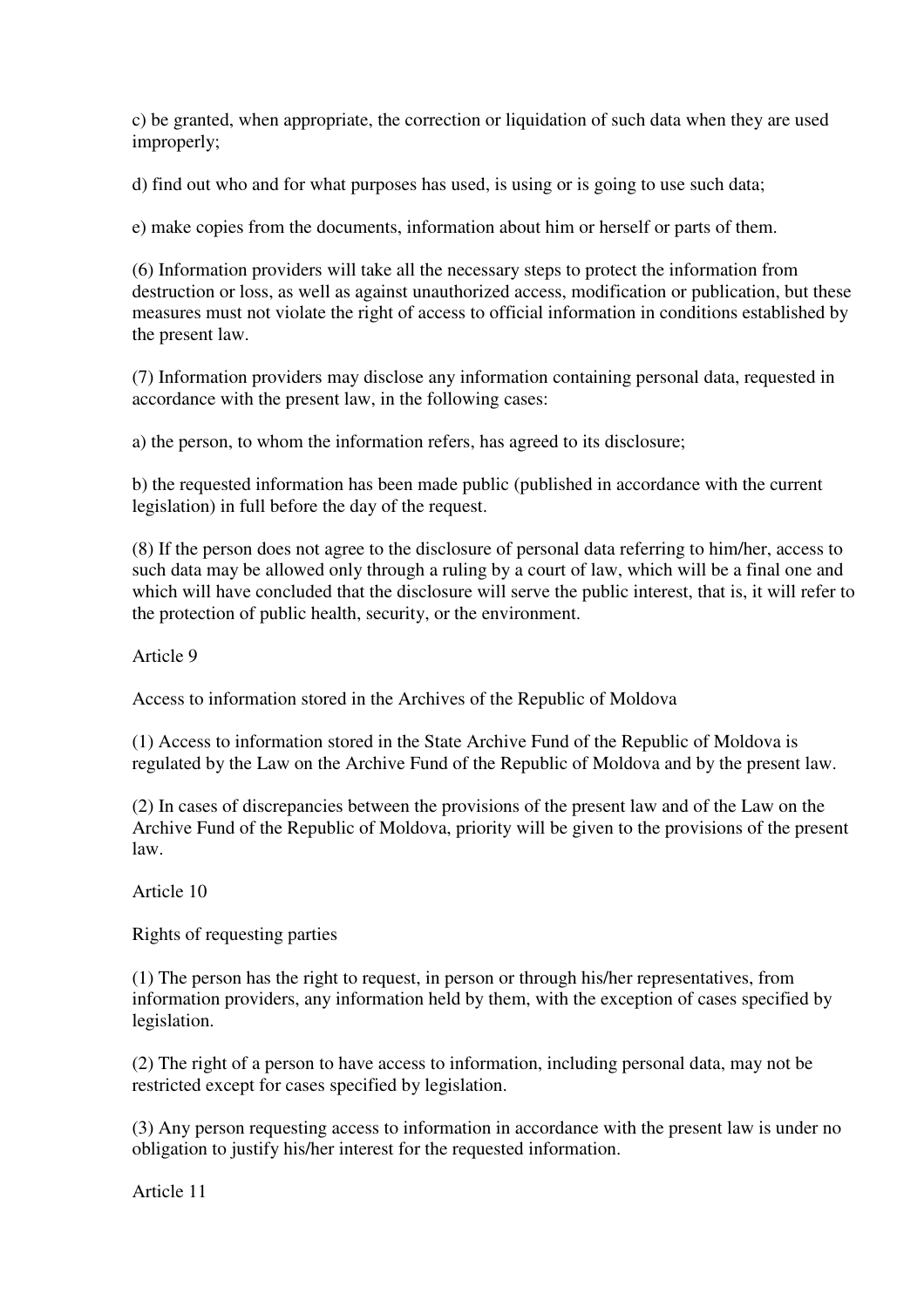Obligations of information providers

(1) The information providers, within their competence, are obliged:

1. to actively provide accurate and timely information to citizens on issues of public and personal interest;

2. to provide free access to information;

3. to observe restrictions on access to information, as stipulated by law, in order to protect confidential information, private life of citizens, and the national security,

4. to observe the time limits set by law for providing information;

5. to publish their own normative acts, adopted in accordance with law;

6. to preserve, under the terms set by law, their own documents, the documents of institutions whose successors they have become, the documents that define their legal status;

7. to protect the information in their possession from unauthorized access, destruction or modification;

8. to preserve information controlled by them in the updated form;

9. to publish immediately, for the knowledge of the public at large, the information that has become known to them in the course of their activity, if such information:

a) can prevent or diminish danger to citizen's life and health;

b) can prevent or diminish the danger of damages of any type;

c) can prevent the publication of untruthful information, or can diminish the negative impact from the publication of such information;

d) is of outstanding importance to society.

(2) In order to guarantee free access to official information, the information provider:

a) will provide office space appropriately equipped for research, which will be made available to information solicitors;

b) will appoint and train officers who will be in charge of providing official information;

c) will develop regulations on the rights and obligations of officers in the process of making available documents and official information, in accordance with the present law;

d) will grant necessary assistance and help to information solicitors for the search and identification of information;

e) will provide effective access to the registers of information providers, which will be kept in accordance with the legislation on registers;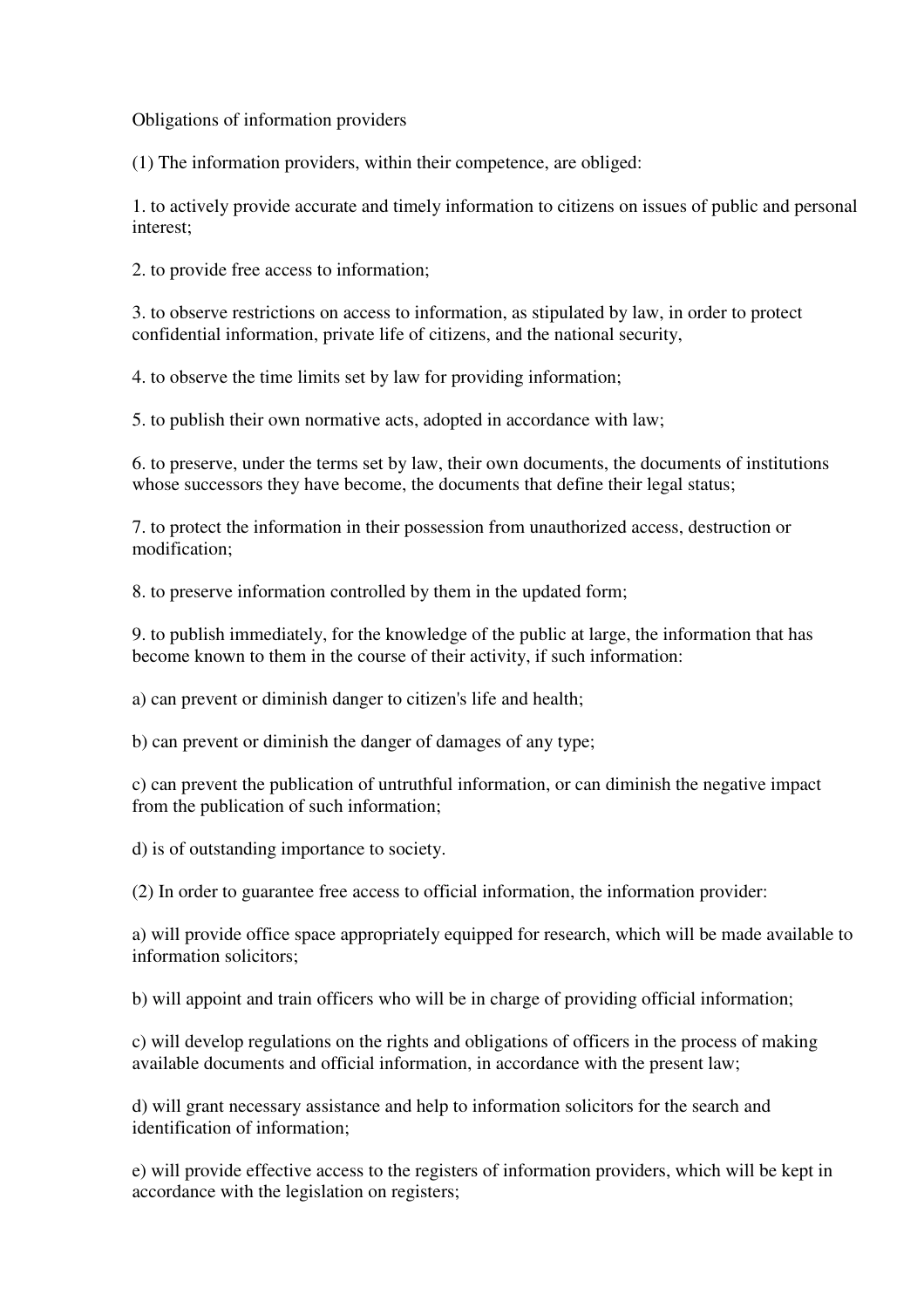f) will make their meetings open to the public, in accordance with the enforced law.

(3) In order to facilitate free access to information, information providers will publish or will use any other general and direct way of making available to the population the documents containing:

a) the description of the institution's structure and location;

b) the description of the institution's functions, activity areas and activity forms;

c) description of subdivisions and their functions, their working hours, including days and hours of working with the public of officers in charge of providing information and official documents;

d) final decisions on the main issues examined.

(4) In accordance with the present law, information stipulated in para. (3) of the present article will be made public without the application of the procedure of examination of requests about access to information.

(5) In order to make the institution's activity transparent, facilitate access to information, create conditions for timely search for and identification of documents and information, public authorities/institutions will publish at least once every year guides with the list of ordinances, resolutions, other official documents issued by the corresponding institution, as well as guides describing the areas, in which it can provide information; the institutions will provide to the mass media official data about their activity, including areas, in which they can provide information.

(6) Information providers will also take other steps to inform actively citizens and the mass media.

Article 12

Requesting access to official information

(1) Official information and documents may be obtained by the requesting party on the basis of a written or verbal request.

(2) The written request will include:

a) sufficient and conclusive details for the identification of the requested information (or of parts thereof);

b) the acceptable form in which the requested information may be received;

c) identification data of the requesting party.

(3) Except for cases when information about third parties or personal information is being requested, the applicant may omit his/her identification data from the request.

(4) The request may be made verbally when the answer is positive and the requested information can be provided instantly. If the information provider intends to deny access to the requested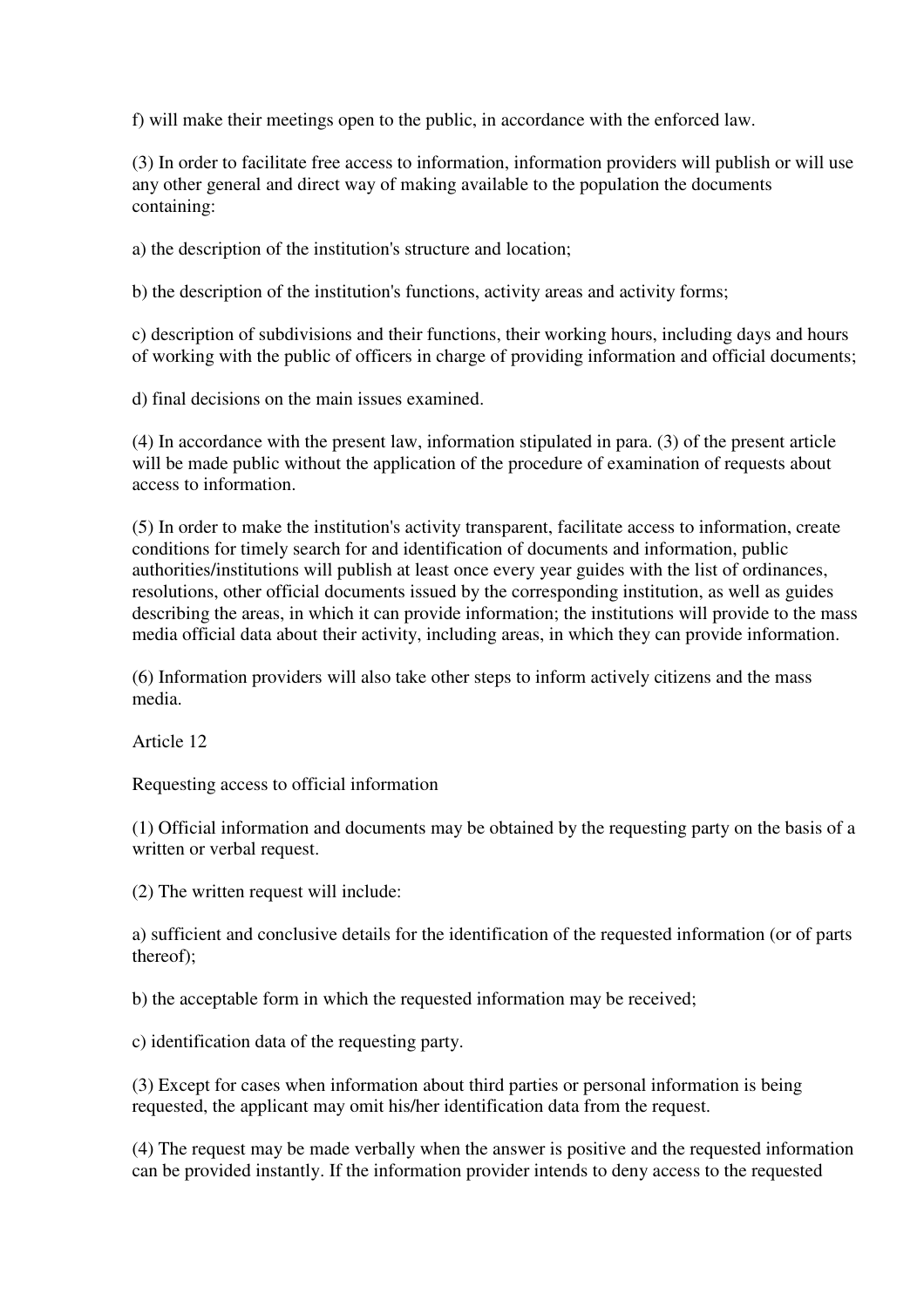information, he/she must inform the information solicitor about that and offer him/her the possibility to write a request.

(5) Analytical or novel information, as well as information synopses, can be compiled and furnished to the information solicitor on the basis of a contract between the requesting party and the information provider, for a negotiable fee, if the corresponding institution is willing and has the right to meet such a request.

Article 13

Means of accessing official information

(1) The means of accessing information are:

a) listening to the information that can be presented verbally;

b) examining the document or information (or parts thereof) on the institution's premises;

c) releasing a copy of the requested document or information (or parts thereof);

d) releasing a copy of the document's or information's translation (or parts thereof) into a language different from the original one, for an additional fee;

e) sending by mail (including e-mail) the copy of the document or information (or parts thereof), a copy of the document's or information's translation into another language, upon the applicant's request, for a corresponding fee.

(2) Excerpts from registers, documents, information (or parts thereof) may be made available to the applicant, upon the applicant's request, in a reasonable and acceptable form that allows its:

a) examination on the institution's premises;

b) retyping, photocopying or copying by another method that would ensure the safety of the original;

c) recording onto an electronic carrier, recording on audio or video tape or on any other bearer resulting form technological progress.

Article 14

Language in which requested information is to be supplied

(1) The information and documents requested in accordance with the present law will be supplied to the requesting party in the state language or in the language, in which they have been drawn originally.

(2) If the documents have been drawn in a language different from the state language, the information supplier is under the obligation to supply-upon the applicant's request-a copy of the information's or document's official translation into the state language.

Article 15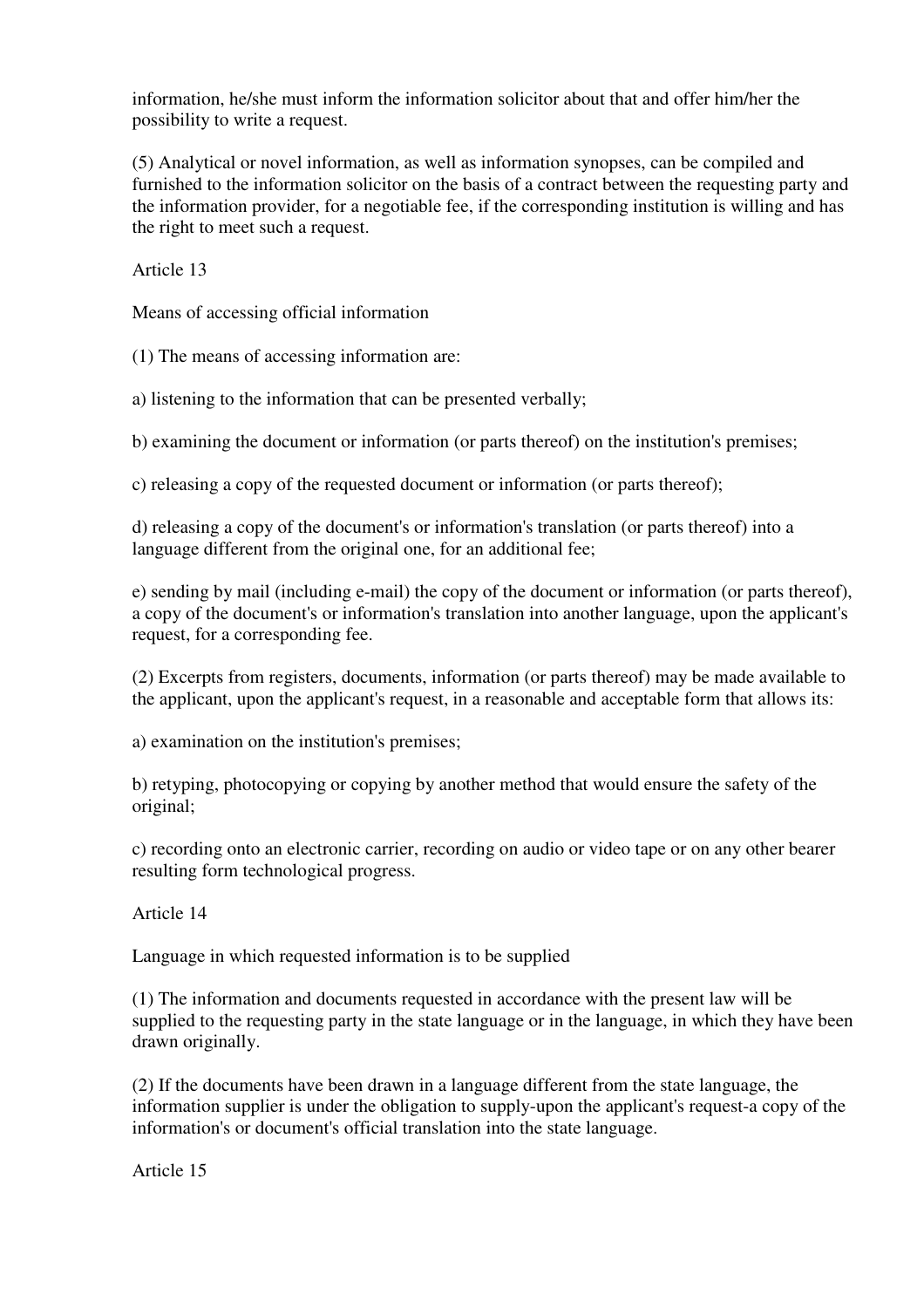Responding to requests regarding access to information

(1) Written requests regarding access to information will be registered according to the legislation on registers and petitions.

(2) The requests will be examined and carried out by the corresponding public officers.

(3) Decisions made according to the present law will be communicated to the requesting party in such a way as to guarantee their receipt and acknowledgment.

(4) If the request regarding access to information is satisfied, information providers will take all possible measures to prevent the disclosure of information with limited access, as well as to protect its integrity and prevent unsanctioned access to all types of information that they possess.

Article 16

Time limits in which requests on accessing information are to be carried out

(1) Information and documents requested will be presented to the applicant as soon as they become available, but not later than 15 working days from the day, on which the request to access information has been registered.

(2) The manager of the public institution may extend by 5 working days the term, in which the information and documents are supplied, if:

a) a very large amount of information has been requested, and it requires selection;

b) additional consultations are necessary in order to carry out the request.

(3) The requesting party will be informed about any extension of the term and the reasons for that, five days before the initial term expires.

Article 17

Referrals

The request for information can be readdressed to another provider, after the mandatory notification of the information solicitor within three working days from the moment the request is received, on his/her approval, in the following cases:

a) the requested information is not possessed by the notified provider;

b) the requested information, held by another provider, would satisfy completely the interest for information of the information solicitor.

Article 18

Release of official information

Official information, documents, parts thereof, excerpts from registers, copies of translations released under the present law, will be signed by the officer in charge.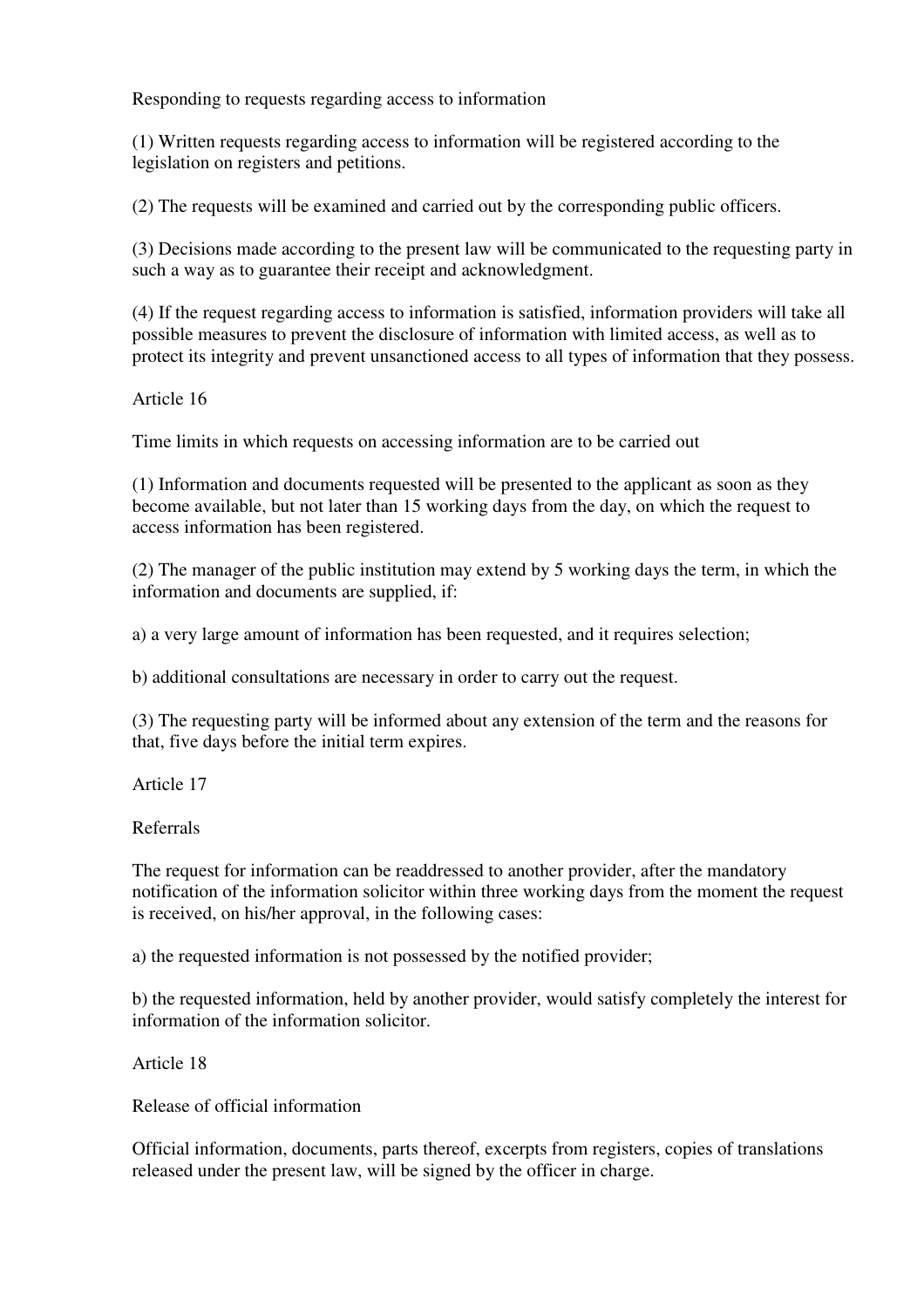Article 19

Denial of access to information

(1) Refusal to provide a piece of official information or document will be explained in writing; such an explanation will include the date, on which the answer was made, the name of the officer in charge, the grounds for refusal with a mandatory reference to the normative act (title, number, adoption date, source of official publication) on which the refusal is based, as well as the procedure for contesting the refusal, including the prescription term.

(2) Information providers can not be forced to prove the nonexistence of undocumented information.

Article 20

Fees for providing official information

(1) Fees will be levied for providing official information and documents, except for cases specified by law, in amounts and according to procedures set by representative bodies; such fees will be disbursed to the state budget.

(2) The fees will not exceed the costs incurred during the search for and processing of the information or parts thereof, copying, sending it to the applicant and/or translating it from the state language, based on the request of the information solicitor.

(3) Fees for providing analytical or novel information, as well as information synopses, carried out on the request of the information solicitor, will be established on the basis of a bilateral contract between the applicant and the corresponding institution.

(4) No fees will be levied for information requested by the information solicitor, if this information:

a) influences directly the rights and freedoms of the information solicitor;

b) is presented verbally;

c) is solicited for examination on the institution's premises;

d) contributes to the transparency of the public institution and is in the interest of society.

(5) If the information provided to the information solicitor contains inaccuracies or incomplete data, the public institution is under the obligation to make the corresponding corrections and additions free of charge, except for cases when such corrections require considerable efforts and costs not planned for and not taxed when the information was first provided.

(6) The public institution will inform the applicant in the most appropriate and detailed way possible about the rules for fees calculation for the information released.

Article 21

General provisions on protection of right to information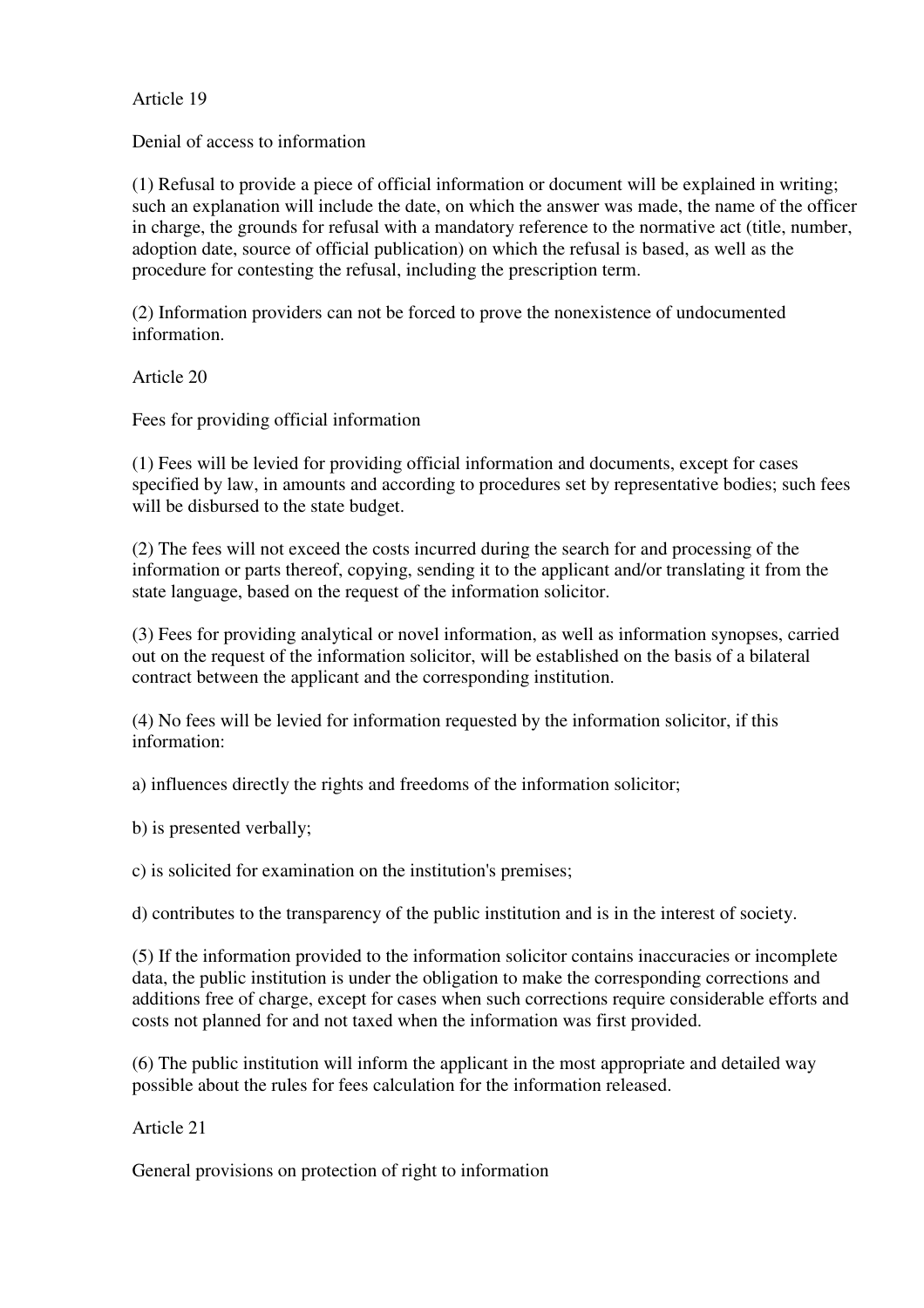(1) When a person deems that one of his/her legitimate rights or interests has been violated by the information providers, he/she may contest these acts extrajudicially or directly in court.

(2) The person can turn to the ombudsman for protection of his or her legal rights and interests.

(3) When the party requesting information believes that his/her rights and legitimate interests have been violated, he/she may contest the actions of the person in charge of receiving and examining requests for access to information, and especially in matters regarding:

a) unjustified refusal to accept and register the request;

b) refusal to provide free and unconditional access to public records held by the information provider;

c) violation of terms and procedures of responding to an information-access request;

d) failure to provide adequately, or not providing at all the requested information;

e) groundless refusal to provide the requested information;

f) groundless claims by public officers to consider information state secret, trade secret or confidential information;

g) unjustified declaration of some information secret;

h) the establishment of a fee and its amount for the provided information;

i) causing of material and/or moral damages by an illegal deed of the information provider.

(4) During dispute-solving concerning access to information, the competent bodies will undertake necessary measures for the protection of the rights of all interested persons that can possibly be violated by means of information disclosure, including the assuring of the participation of those in the proceedings as third persons.

(5) The judicial institution, during the dispute settlement concerning access to information, will undertake all reasonable and sufficient measures for precaution, including, if necessary, the organization of closed meetings, for not disclosing information, limited access to which can be justified.

Article 22

Contesting information provider's actions extrajudicially

(1) When the party requesting information believes that his/her rights and legitimate interests to access information have been violated, he/she may contest the actions of the person in charge of receiving and examining information-access requests during a 30-day period form the date when he or she found out or was supposed to find out about the violation to the top management of the information provider or/and to the higher body in hierarchy.

(2) The top management of the information provider or/and the higher body in hierarchy will examine the information solicitor's petition during a period of 5 working days and will inform